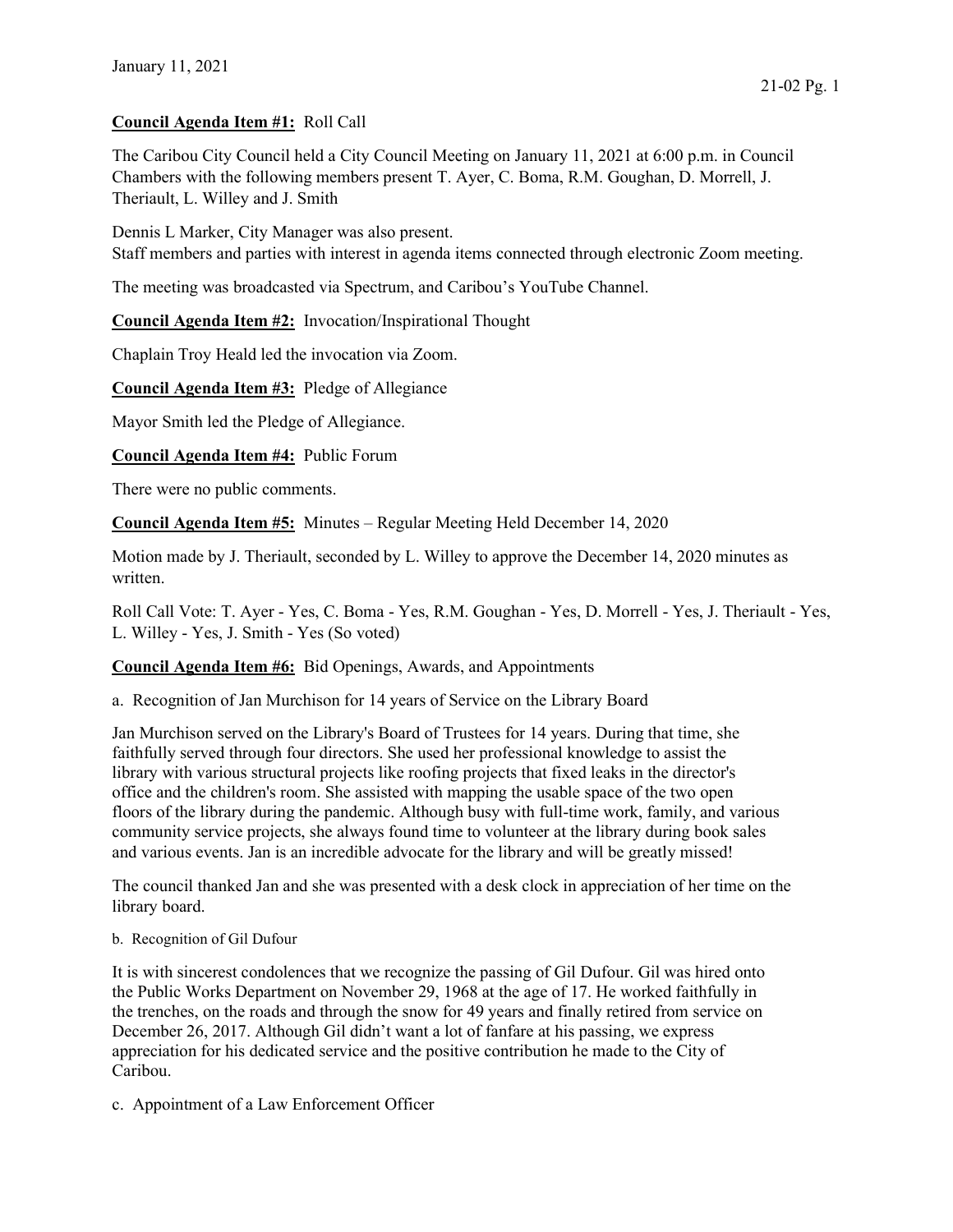Motion made by T. Ayer, seconded by J. Theriault to appoint Hunter Flynn as a Law Enforcement Officer for the City of Caribou.

Roll Call Vote: T. Ayer - Yes, C. Boma - Yes, R.M. Goughan - Yes, D. Morrell - Yes, J. Theriault - Yes, L. Willey - Yes, J. Smith - Yes (So voted)

- d. Appointment of Members to Community Advisory Boards
	- i. Airport Advisory Board

Motion made by J. Theriault, seconded by T. Ayer to appoint Douglas Shrum to the Airport Advisory Committee for a term of three years.

Roll Call Vote: T. Ayer - Yes, C. Boma - Yes, R.M. Goughan - Yes, D. Morrell - Yes, J. Theriault - Yes, L. Willey - Yes, J. Smith - Yes (So voted)

ii. Aroostook Waste Solutions (Formerly Tri-Community Landfill)

Deputy Mayor T. Ayer was appointed by Mayor Smith to be one of the two city representatives on the Aroostook Waste Solutions Board.

Council Agenda Item #7: Reports by Officials and Staff

a. Manager's Report

Manager Marker reviewed the Manager's Report dated January 11, 2021.

A copy of the Manager's report is attached at the end of the minutes.

Manager Marker noted that he would also be subject to the leak investigation and was advised by legal counsel to place Chief Gahagan in charge of finishing the leak investigation.

b. Draft 2021 Budget

Manager Marker presented the 2021 proposed draft budget to the council.

## Council Agenda Item #8: Old Business

a. Porvair Filtration Reimbursement

Council had a brief discussion regarding the Porvair Filtration Reimbursement Contract that the city holds and the requirements of receiving the reimbursement. Mr. David Mika was available via Zoom to answer questions and provide the number of people that were employed at the facility.

Motion made by R.M. Goughan, seconded by D. Morrell to award the 2020 Reimbursement to Porvair Filtration in the amount of \$14,694.75.

Roll Call Vote: T. Ayer - Yes, C. Boma - Yes, R.M. Goughan - Yes, D. Morrell - Yes, J. Theriault - Yes, L. Willey - Yes, J. Smith - Yes (So voted)

b. Land Purchase Agreement with Dr. Carla Chomka for property (Map 11, Lot 51)

Manager Marker provided details from the request received by Dr. Chomka. Manager Marker expressed his concern and requested that this be an Executive Session item.

R.M. Goughan suggested that this may be a Capital Budget Committee item to be looked at.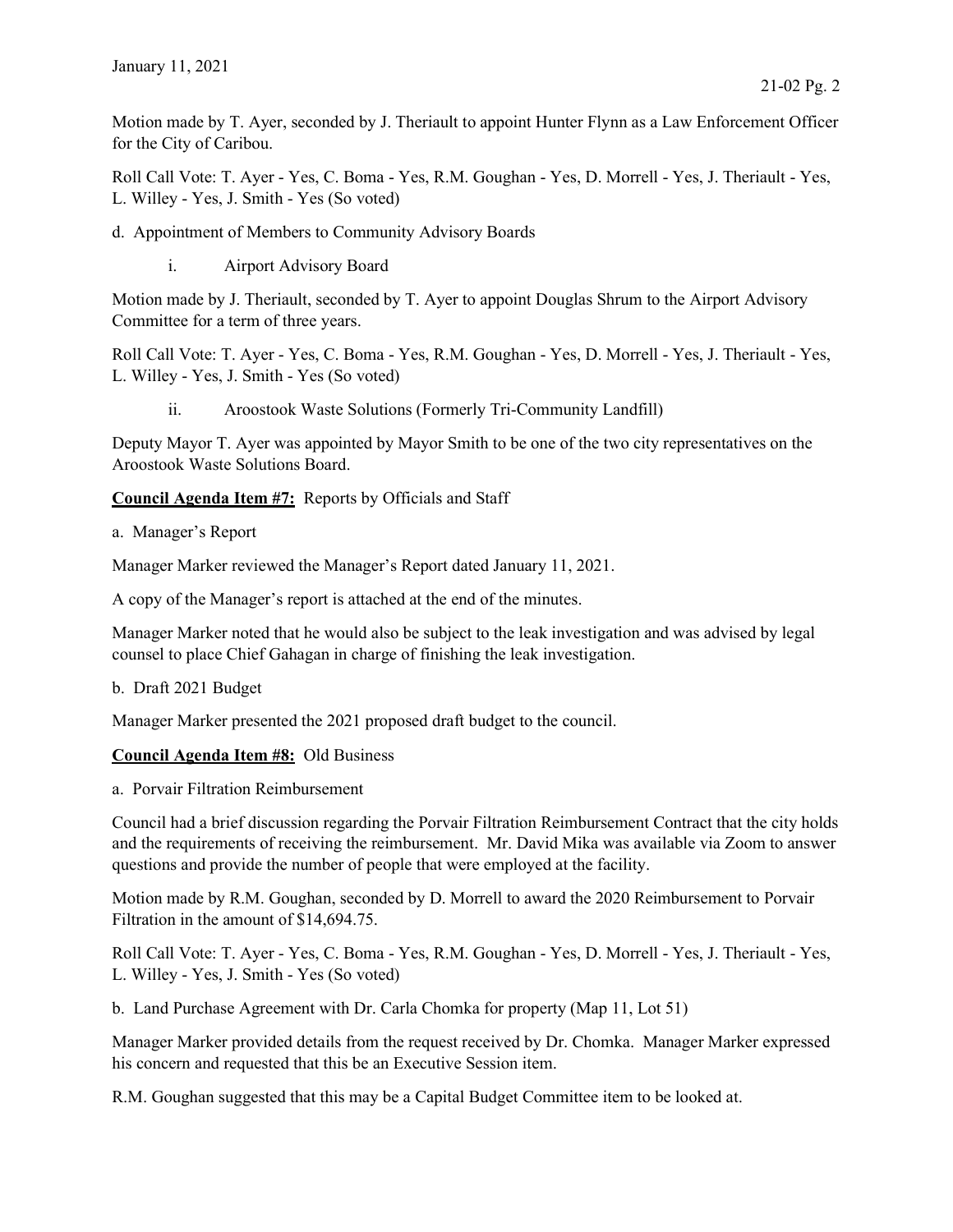By consensus, the Council directed Manager Marker to research the process to use eminent domain.

Council Agenda Item #9: New Business & Adoption of Ordinances and Resolutions

- a. Reconveyance of Tax Acquired Property for Taxes Paid (Map 30, Lot 142)
- b. Reconveyance of Tax Acquired Property for Taxes Paid (Map 7, Lot 040E)

Motion made by D. Morrell, seconded by T. Ayer to reconvey the properties to the previous owners for the amount owed for both Map 30, Lot 142 and Map 7 Lot 040E.

Roll Call Vote: T. Ayer - Yes, C. Boma - Yes, R.M. Goughan - Yes, D. Morrell - Yes, J. Theriault - Yes, L. Willey - Yes, J. Smith - Yes (So voted)

Council Agenda Item #10: Reports and Discussion by Mayor and Council Members

a. Appointment of City Council Committees. Mayor Smith presented the following appointments for council consent.

| <b>Council Committees by Charter, Statute or Agreement</b> |                               |                                                                                                                                                                                             |  |  |
|------------------------------------------------------------|-------------------------------|---------------------------------------------------------------------------------------------------------------------------------------------------------------------------------------------|--|--|
| Role                                                       | Member                        | <b>Committee Purpose</b>                                                                                                                                                                    |  |  |
|                                                            |                               | <b>Capital Budget</b>                                                                                                                                                                       |  |  |
| Chair                                                      | M Goughan                     | Review capital requests as part of the budget process. Multiple<br>meetings prior to March 15 Council budget approval.                                                                      |  |  |
| Member                                                     | C Boma                        |                                                                                                                                                                                             |  |  |
| Member                                                     | <b>D</b> Morrell              |                                                                                                                                                                                             |  |  |
| Staff                                                      | <b>City Manager</b>           |                                                                                                                                                                                             |  |  |
|                                                            |                               | <b>CEGC</b>                                                                                                                                                                                 |  |  |
| Board<br>Member<br>City Rep                                | T Ayer<br><b>City Manager</b> | The CEGC is made up of citizens who manage an economic<br>investment/loan program on behalf of the City and the organization.<br>Meets monthly at 7am on the third Tuesday.                 |  |  |
|                                                            |                               | <b>Housing Board</b>                                                                                                                                                                        |  |  |
|                                                            |                               | Organizational bylaws requires two Council representatives to attend                                                                                                                        |  |  |
| Council Rep                                                | M Goughan                     | these board meetings. Councilor Morrell already on. Meet monthly.                                                                                                                           |  |  |
|                                                            |                               | Investment                                                                                                                                                                                  |  |  |
| Chair                                                      | J Smith                       | Conducts annual review of investment policy and considers potential<br>options for economic stimulus funds. Committee may be made up of<br>citizens. Meets as needed.                       |  |  |
| Member                                                     | C Boma                        |                                                                                                                                                                                             |  |  |
| Member                                                     | <b>D</b> Morrell              |                                                                                                                                                                                             |  |  |
| Staff                                                      | <b>City Manager</b>           |                                                                                                                                                                                             |  |  |
| Staff                                                      | CFO                           |                                                                                                                                                                                             |  |  |
|                                                            |                               | <b>NMDC General Board</b>                                                                                                                                                                   |  |  |
| Board<br>Member                                            | <b>Jody Smith</b>             | Works with NMDC staff to review regional economic development,<br>tourism, and planning initiatives. Meets annually.                                                                        |  |  |
| <b>Board</b><br>Member                                     | <b>City Manager</b>           |                                                                                                                                                                                             |  |  |
|                                                            |                               | Personnel                                                                                                                                                                                   |  |  |
| Chair                                                      | Lou Willey                    | Discuss Personnel policies with emphasis on policy updates, benefit<br>options, wage surveys. All Councilors are part of this committee unless<br>a smaller citizen's board is established. |  |  |
| Staff                                                      | <b>City Manager</b>           |                                                                                                                                                                                             |  |  |
| Staff                                                      | <b>HR</b> Manager             |                                                                                                                                                                                             |  |  |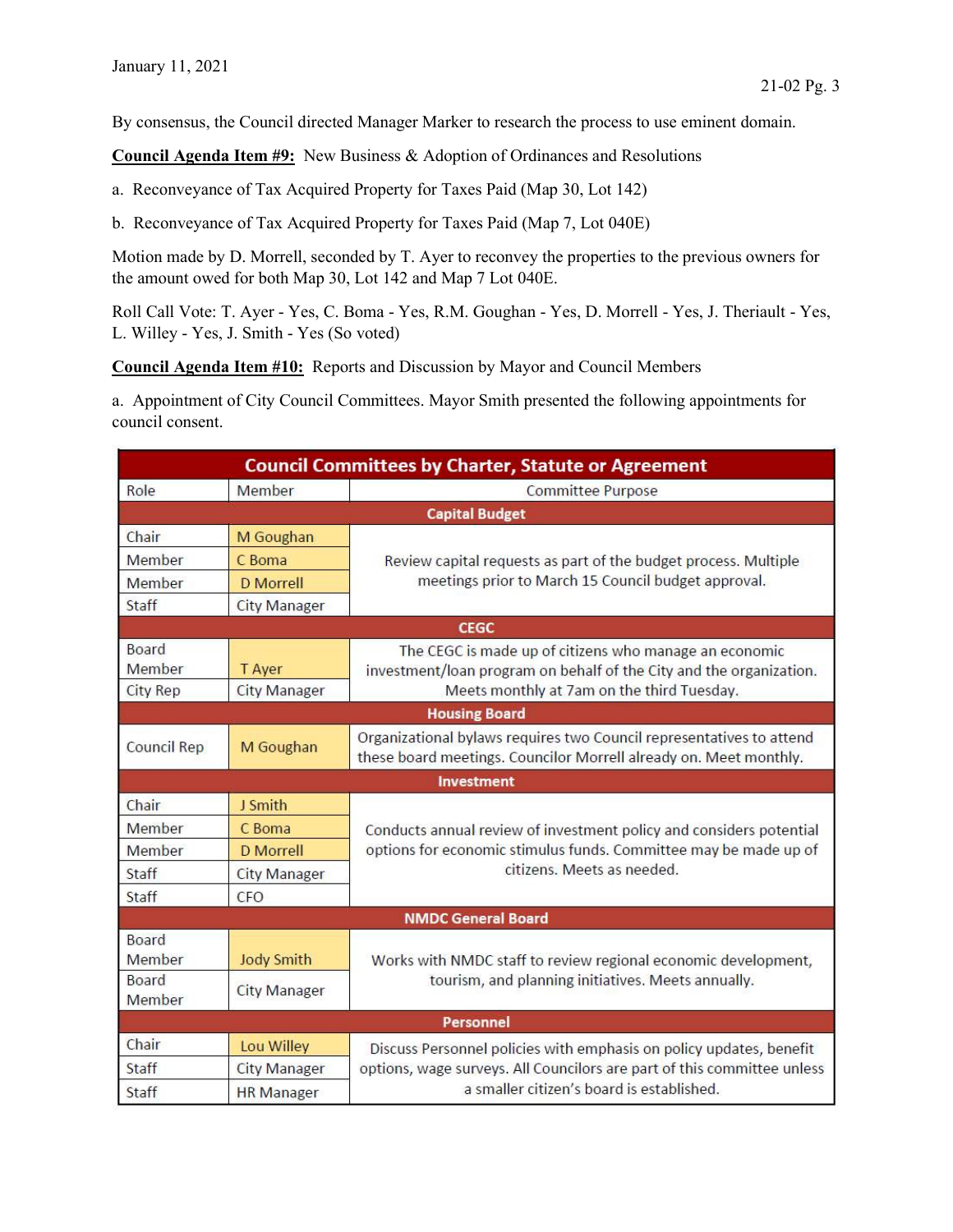| <b>Additional Council Committees by Mayor</b> |                           |                                                                                                                                                                             |  |  |
|-----------------------------------------------|---------------------------|-----------------------------------------------------------------------------------------------------------------------------------------------------------------------------|--|--|
| Role                                          | Member                    | <b>Committee Purpose</b>                                                                                                                                                    |  |  |
|                                               |                           | Airport                                                                                                                                                                     |  |  |
| Chair                                         | T Ayer                    | Review airport consultant contract, annual capital master plan and<br>FBO operations. Investigate charter service opportunities and receive<br>reports on lease operations. |  |  |
| Member                                        | J Smith                   |                                                                                                                                                                             |  |  |
| Member                                        | J Theriault               |                                                                                                                                                                             |  |  |
| Staff                                         | Airport<br>Manager        |                                                                                                                                                                             |  |  |
|                                               |                           | <b>Highway / Protection</b>                                                                                                                                                 |  |  |
| Chair                                         | J Theriault               | Review work plan with PW Director for annual paving.                                                                                                                        |  |  |
| Member                                        | M Goughan                 | Consider multi-modal transportation services and improvement<br>projects (e.g. sidewalks, street crossings, bus stations, etc.).<br>Consider new street light locations.    |  |  |
| Member                                        | L Willey                  |                                                                                                                                                                             |  |  |
| Staff                                         | <b>PW Director</b>        |                                                                                                                                                                             |  |  |
| Staff                                         | <b>Ken Murchison</b>      |                                                                                                                                                                             |  |  |
|                                               |                           | <b>Labor Relations</b>                                                                                                                                                      |  |  |
| Chair                                         | <b>City Manager</b>       | Act as authorized bargaining agents on behalf of the city council in                                                                                                        |  |  |
| Member                                        | L Willey                  | order to prepare tentative agreements for council approval.                                                                                                                 |  |  |
| Staff                                         | Legal Counsel             |                                                                                                                                                                             |  |  |
|                                               | Respective                |                                                                                                                                                                             |  |  |
|                                               | Dept. Heads               |                                                                                                                                                                             |  |  |
|                                               |                           | <b>Mobile Home Park Closure</b>                                                                                                                                             |  |  |
| Chair                                         | C Boma                    | Consider relocation assistance opportunities, park closure and<br>redevelopment options.                                                                                    |  |  |
| Member                                        | J Theriault               |                                                                                                                                                                             |  |  |
| Member                                        | J Smith                   |                                                                                                                                                                             |  |  |
| Staff                                         | <b>City Manager</b>       |                                                                                                                                                                             |  |  |
|                                               |                           | <b>Municipal Buildings</b>                                                                                                                                                  |  |  |
| Chair                                         | <b>D</b> Morrell          | Completion of police station design study and fire station renovation                                                                                                       |  |  |
| Member                                        | J Theriault               | project. Additional consideration of asset management systems.                                                                                                              |  |  |
| Member                                        | M Goughan                 |                                                                                                                                                                             |  |  |
| Staff                                         | <b>City Manager</b>       |                                                                                                                                                                             |  |  |
| Staff                                         | Respective<br>Dept. Heads |                                                                                                                                                                             |  |  |

| <b>Liaison Roles</b>      |             |                                                                                             |  |  |
|---------------------------|-------------|---------------------------------------------------------------------------------------------|--|--|
| Board                     | Liaison     | <b>Committee Purpose</b>                                                                    |  |  |
| Library                   | L Willey    | Meets monthly to discuss operations, policies and fund-raising<br>opportunities             |  |  |
| Nylander<br><b>Museum</b> | J Theriault | Meets monthly to discuss operations, policies and fund-raising<br>opportunities             |  |  |
| Planning<br>Board         | T Ayer      | Meets monthly to review development proposals, regulations, zoning<br>and land use matters. |  |  |
| Recreation<br>Board       | T Aver      | Meets monthly to discuss operations, policies and fund-raising<br>opportunities             |  |  |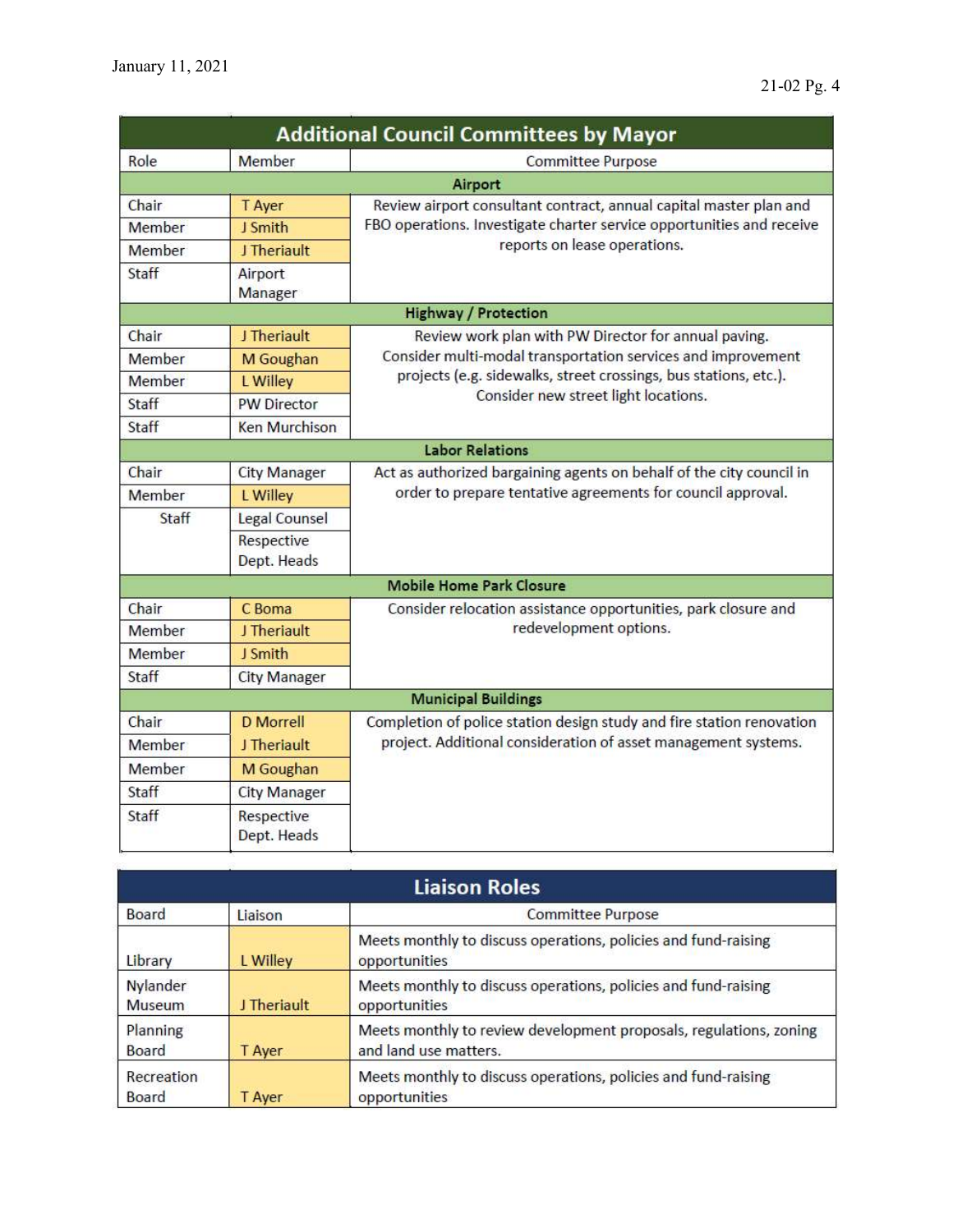R.M. Goughan expressed his concern about being on the Capital Budget Committee, which has a tight deadline for action, because he will be out of the area for vacation.

During the council discussion it was noted that you can be present to a committee meeting via zoom and it still counts towards your attendance. R.M. Goughan stated that he would serve as best he could but wanted it on the record that he had concerns that he was being set up for failure with his plans.

b. Reports and Discussion by Mayor and Councilors

Motion made by C. Boma, seconded by L. Willey to put an end to the leak investigation.

Council had a discussion regarding the leaked information and weather or not it was confidential or public information and how it would be classified.

Manager Marker shared that he and Mayor Smith had previously met with an MMA attorney on the matter and it was explained that Council does not have authority to declare a public document as confidential even if it is discussed in executive session. He explained there are a set of State laws called the Freedom of Access Act (FOAA) and we have people in the building trained to handle document requests. If someone requests a document they should be directed to the FOAA Officer, Danielle Brissette. Manager Marker noted that under the FOAA laws there may be some items that would need to be redacted before a document being out to the public.

Roll Call Vote: T. Ayer - No, C. Boma - Yes, R.M. Goughan - Abstain, D. Morrell - No, J. Theriault - Yes, L. Willey - Yes, J. Smith - Yes (So voted)

D. Morrell left the meeting at 7:51 p.m.

R.M. Goughan explained that his intentions were never for his resignation to call for an investigation and that he just thought that he was doing the right thing and being an adult by admitting his faults and taking action. He had hoped the Council would consider his letter as an opportunity to discuss his standing relative to the forfeiture tests and was disappointed those discussions didn't take place.

Council Agenda Item #11: Executive Session(s) (May be called to discuss matters identified under Maine Revised Statues, Title 1, §405.6)

a. Personnel matter concerning the City Manager Annual Performance Review §405.6.C

Motion made by T. Ayer, seconded by L. Willey to enter an executive session to discuss a Personnel matter concerning the City Manager Annual Performance Review under §405.6.C. (5 Yes, 1 No R.M. Goughan, 1 Absent D. Morrell)

Council exited executive session at 8:52 p.m.

No Action was taken.

b. Real Estate Transaction with Dr. Chomka under §405.6.C

Mayor Smith asked if there was a need to go into executive session to discuss real estate. Manager Marker indicated that previous discussion and direction about the Chomka property was sufficient.

c. Currently pending litigation of personnel matters under §405.6.E

Motion made by T. Ayer, seconded by L. Willey to enter executive session at 8:55 p.m. to discuss pending litigation matters under §405.6.E.